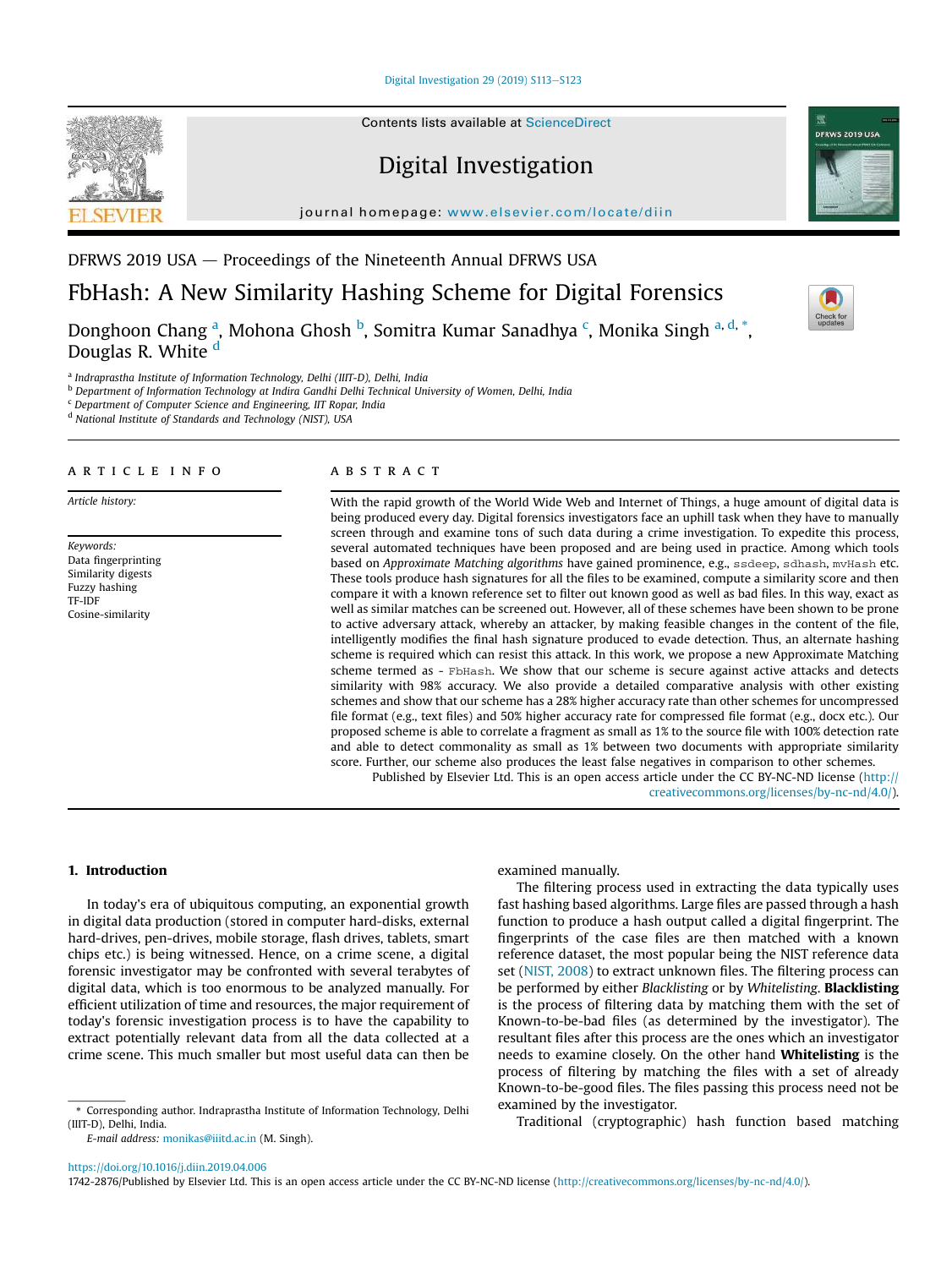suffers from a limitation that this kind of filtering only indicates an exact copy of another file. This is due to the fact that even a single bit change in the file content produces a completely unrelated and random-looking hash output whereas the requirement in practical scenarios is often to find *similar* files.

'Approximate Matching' is a generic technique for finding similarity among given files, typically by assigning a '*similarity score*'. This technique is used currently by digital forensic investigators. An approximate matching technique can be characterized into one of the following categories: *Bytewise Matching*, *Syntactic Matching*, and *Semantic Matching* (Breitinger et al., Roussev). Bytewise Matching measures the similarity of the digital object at the byte level without considering the internal structure of the data object. These techniques are known as fuzzy hashing or similarity hashing. Syntactic Matching defines similarity based on the internal structure of the data object. On the other hand, semantic Matching measures similarity based on the contextual attributes of the digital objects. It is also known as Perceptual Hashing or Robust Hashing.

ssdeep (Kornblum, 2006), sdhash (Roussev, 2010), mrsh (Breitinger et al., 2012a) and mvHash(Breitinger et al., 2013a) are some of the most prominent and commonly used approximate matching schemes. All of these schemes measure similarity at bytelevel. Several studies (Baier et al., 2011) (Breitinger et al., 2012b) (Chang et al., 2015) (Chang et al., 2016) have shown that these schemes do not withstand an attack by active adversaries, i.e., attackers who can perform some minor but smart modifications to the file content (active manipulation) which causes predictable changes in the hash fingerprint of the content and thus allows bypassing the filtering process. This defeats the very purpose of these algorithms.

**Our Contributions.** We present a new approximate matching scheme which is secure against active attacks. We term our scheme as FbHash -Frequency Based Hashing. The idea of FbHash is based on the TF-IDF (Term Frequency - Inverse Document Frequency) concept of information retrieval (Ramoset al., 2003). TF-IDF is a statistical measure used to evaluate the importance of a word to a document in a collection or corpus. FbHash uses this notion to identify important fragments (features) of a document. A file fragment's contribution to the final similarity score is based on its importance or relevance as per this measure.

We also provide a comprehensive comparative analysis of FbHash with other prominent approximate matching approaches i.e.ssdeep and sdhash. We show that FbHash detects similarity with 28% higher accuracy for uncompressed file formats (i.e., text files) and around 50% higher accuracy for compressed file formats (i.e., docx). We also show that our proposed scheme is able to correlate a fragment as small as 1% to its source file with 100% detection rate and able to detect commonality as small as 1% between two documents with correct appropriate (low) similarity score and 100% detection rate. Further, our scheme also produces the least false negatives in comparison to other schemes.

We also observe that measuring similarity only at the byte-level does not allow a good match for compressed file format documents. Hence, we present two versions of our tool:

- FbHash-B. This version of our tool measures similarity at the byte-level. We show in section 7 that it can detect similarity with 98% accuracy for uncompressed file formats.
- FbHash-S. This version performs Syntactic matching and uses information about the internal structure of a document in order to measure similarity. This is recommended for compressed file formats.

Finally, we also provide security analysis of our scheme and show that FbHash is resistant against active adversary attacks.

The rest of the paper is organized as follows: We discuss related literature in Section 2. In Section 3, we present our scheme FbHash and its variant FbHash-B that works for uncompressed file formats. In section 4, we show how our scheme generates the final hash to calculate a similarity score. This is followed by Section 5, in which we present our FbHash-S scheme for finding similarity in compressed file formats. Section  $6$  presents the security analysis of FbHash followed by comparative analysis with other existing schemes in Section 7. Finally, we conclude our work in Section 8.

### 2. Related work

The first Approximate Matching approach for digital forensics was proposed by Nicolas Harbour (2002) in year 2002 called dcfldd. dcfldd is a block-based hashing scheme. In this scheme, each file is split into fixed size blocks and hash output is generated for each block. The final digest is a concatenation of all the block hashes. Later, an improvement upon defldd was proposed by Kornblum (2006) and was named "Context Triggered Piecewise Hashing" (CTPH). The CTPH scheme is based on an email detection algorithm called spamsum, proposed by Andrew et al (Tridgell, 2002). Instead of hashing fixed size blocks, CTPH divides the data in variable size blocks and then each block is hashed using a (noncryptographic) hash function called FNV hash. This scheme was shown to detect similar files more accurately compared to block wise hashing schemes. The tool which implements CTPH is known as ssdeep, which is also the commonly referred name for the hashing scheme itself. Breitinger et al. in (Breitinger et al., 2012b) presented a thorough analysis of ssdeep and showed that ssdeep does not withstand an active adversary from evading blacklisting.

Roussev et al. (Roussev, 2010) proposed a new scheme called sdhash in the year 2010. The main idea in the sdhash scheme is to generate the final hash using only statistically improbable features of the document. Detailed security and implementation analysis of sdhash is presented in (Breitinger et al., 2012b) by Breitinger et al. This work uncovered several implementation and security issues and showed that it is possible to beat the similarity score by tampering a given file without changing the perceptual behavior of this file (e.g., image files look almost the same despite the tampering). The claims of (Breitinger et al., 2012b) were again verified by Chang et al. in (Chang et al., 2015). This work also presented an attack by which an adversary may mislead the investigator with multiple similar files. Furthermore, Roussev (Roussev (2011) has shown that sdhash outperforms ssdeep in terms of both accuracy and scalability.

Two new schemes known as bbHash (Breitinger and Baier, 2012) and mrsh-v2 (Breitinger et al., 2013b) were proposed by Breitinger et al. in the year 2012. However, because of the high runtime complexity bbHash is not practically useable. Breitinger et al. proposed another scheme in year 2013 called mvHash-B similarity preserving hashing (Breitinger et al., 2013a). The scheme works in three phases: first it compresses the input data using majority voting, then performs run-length encoding and then finally stores the fingerprint into Bloom filters. The 'B' in  $mvHash-B$ denotes the bloom filter representation of the similarity digest. In terms of performance, mvHash-B is one of the most efficient schemes among all the existing schemes with the lowest run-time complexity and small digest size. A thorough analysis of mvHash-B is presented by Chang et al. (2016). The paper uncovers the weakness of the mvHash-B scheme and shows that mvHash-B does not withstand an active adversary against blacklisting and also proposes an improvement to mvHash-B design to alleviate the weakness.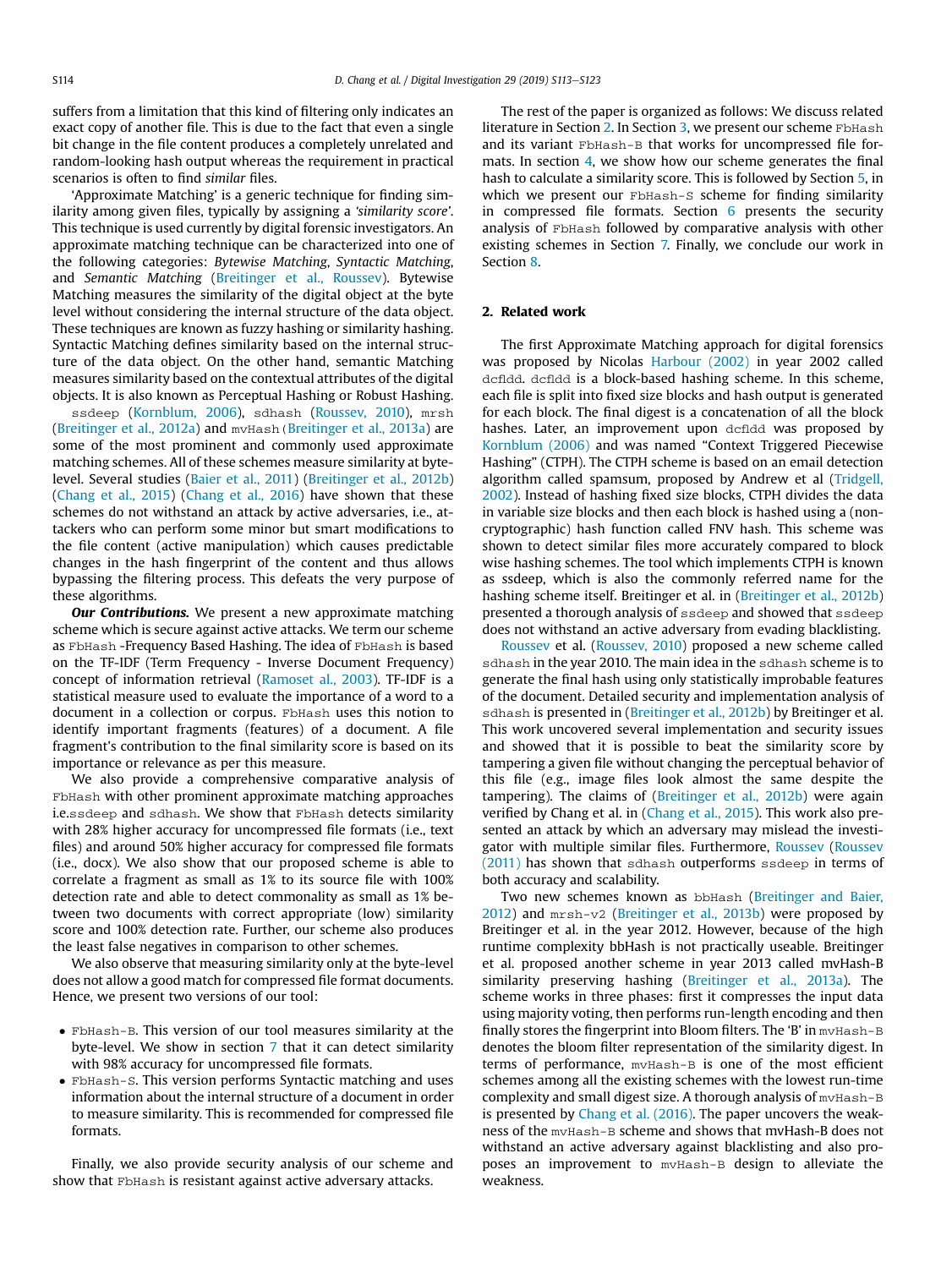# 3. Construction of FbHash (FbHash-B) similarity hashing scheme

To facilitate better understanding of our scheme, we first define some important terms and notations that are used throughout the paper.

## *3.1. Notation and terminology*

- Chunk: Sequence of *k* consecutive bytes of a document.
- $\ch_l^D$  : represents the i<sup>th</sup> chunk of a document D.
- Chunk Frequency: Number of times a chunk ch*<sup>i</sup>* appears in a document *D.* Represented as chf*<sup>D</sup> ch<sup>i</sup>* .
- Document Frequency: The number of documents that contain chunk *ch*. Represented as df*ch.*
- *N*: denotes the total number of documents in the document corpus.
- RollingHash(ch*i*): Rolling hash value of ch*<sup>i</sup>*
- $\bullet$  ch wght $_{ch_i}$  : Chunk weight of ch<sub>i</sub>
- doc-wghtdoc wght<sub>ch<sub>i</sub></sub> : Document weight of ch<sub>*i*</sub>.
- $W_{ch_i}^D$ : denotes the chunk-Score of ch<sub>*i*</sub> in document D.

# *3.2. Design of* FbHash-B

Our scheme adopts the TF-IDF weighing method (Ramoset al., 2003) to find similar documents. The working of our scheme FbHash-B is divided into the following three steps:

#### *3.2.1. Chunk frequency calculation*

In this step, we first divide our document into certain blocks of bytes. We term each block as a *chunk*. The aim is to then calculate the number of times each chunk appears in the given document, i.e., calculate *chunk frequency*.

1. Let  $D = B_0^D, B_1^D, B_2^D, \ldots, B_{l-1}^D$  be a *l* byte long document, where  $B_i^D$ indicates the *i th* byte of the document D. A chunk is a sequence of *k* consecutive bytes of D, where

ch*<sup>D</sup>* <sup>0</sup> ¼ B *D* 0 ; B *D* 1 ; B *D* 2 ; ……; <sup>B</sup> *D k*2 ; B *D k*1 ch*<sup>D</sup>* <sup>1</sup> ¼ B *D* 1 ; B *D* 2 ; B *D* 3 ; ……; <sup>B</sup> *D k*1 ; B *D k* ch*<sup>D</sup>* <sup>2</sup> ¼ B *D* 2 ; B *D* 3 ; B *D* 4 ; ……; <sup>B</sup> *D k* ; B *D k*þ1 « ch*<sup>D</sup> <sup>i</sup>* ¼ B *D i* ; B *D i*þ1 ; B *D i*þ2 ; ……; <sup>B</sup> *D i*þ*k*2 ; B *D i*þ*k*1 « ch*<sup>D</sup> <sup>l</sup><sup>k</sup>* ¼ B *D lk* ; B *D lk*þ1 ; B *D lk*þ2 ; ……; <sup>B</sup> *D l*2 ; B *D l*1

2. To compute the frequency of each of the identified chunks in the document, rolling hash technique is used. A rolling hash is a non-cryptographic hash function which allows the rapid computation of hash of each of the consecutive chunks. The fast computation of the rolling hash is due to the fact that the hash computation of a chunk utilizes the hash of the previous chunk, with which the current chunk shares most of the data bytes.

In our construction, we use the Rabin Karp rolling hash function (Broder et al., 1993), which calculates the hash value with a very simple function using multiplications and additions as shown below:

RollingHash(
$$
ch_i
$$
) =  $B_i^D a^{k-1} + B_{i+1}^D a^{k-2} + B_{i+2}^D a^{k-3} + ...$   
+  $B_{i+k-1}^D a^0$  modulus *n*

RollingHash
$$
(ch_{i+1}) = a * RollingHash(ch_i) - B_i^D a^k
$$

$$
+ B_{i+k}^D
$$
 modulus *n*

where *a* is a constant, *k* is the chunk size, and *n* is a large prime number.

In our implementation, the value of RollingHash(ch*i*) is an unsigned 64-bit number, i.e., the rolling hash value lies between 0 to  $(2^{64} – 1)$ . the byte value B<sub>i</sub> and the constant *a* range between 0 and 255. This in turn puts a limitation on *k* as the value of *k* must satisfy the following relation:

$$
B_i^D * a^{k-1} \le 2^{64} - 1
$$

As the maximum values of B*<sup>i</sup>* and *a* can be 255, thus,

$$
255*255^{k-1} \leq 2^{64} - 1.
$$

The maximum value of *k* which satisfies the above equation is 7 as shown below

$$
2^{64}-1\,{>}\,255{*}(255)^6\,{\approx}\,2^{56}.
$$

Hence, we choose  $k = 7$ .

- 3. Once the rolling hash value of a chunk is calculated, the frequency of each chunk will be computed by the number of times a rolling hash value appears. We make this observation by storing the rolling hash values in a hash table as follows:
	- Index of the hash table is the rolling hash value of a chunk
	- Value of the hash table is the number of times that rolling hash value (i.e., the chunk) appears in a document.
- 4. To guarantee that each unique chunk gets a unique rolling hash value, i.e., no collision happens, the value of *n* is taken as a prime number greater than  $2^{56}$  (since,  $256*256^{k-1} = 2^{56}$ )
- 5. Based on chunk frequency, a chunk weight will be assigned to each chunk, using the following formula:

$$
ch - wght_{ch} = 1 + log_{10}(chf_{ch}^d)
$$

Thus, the higher chunk frequency, the higher weight and viceversa.<sup>1</sup>

# *3.2.2. Document frequency calculation*

Document frequency of a chunk is the number of documents containing that chunk. The aim of this step is to identify the important chunks of the given document that can help identify it. Usually, the chunks that occur too frequently in a document have little relevance with respect to identifying the document. On the other hand, the less frequent chunks of a document are more important and relevant. Thus, there is a need to weigh up the effects of less frequently occurring chunks.

- 1. In order to calculate *Document Frequency*, a data-set of N document files has been taken (in our implementation  $N = 1000$ ). The document Frequency of a chunk ch is referred as df*ch.* Document frequency is being calculated as follows:
- Identify chunks of each document in the data-set.
- Calculate rolling hash of each chunk.

<sup>&</sup>lt;sup>1</sup> The chunk frequencies are normalized.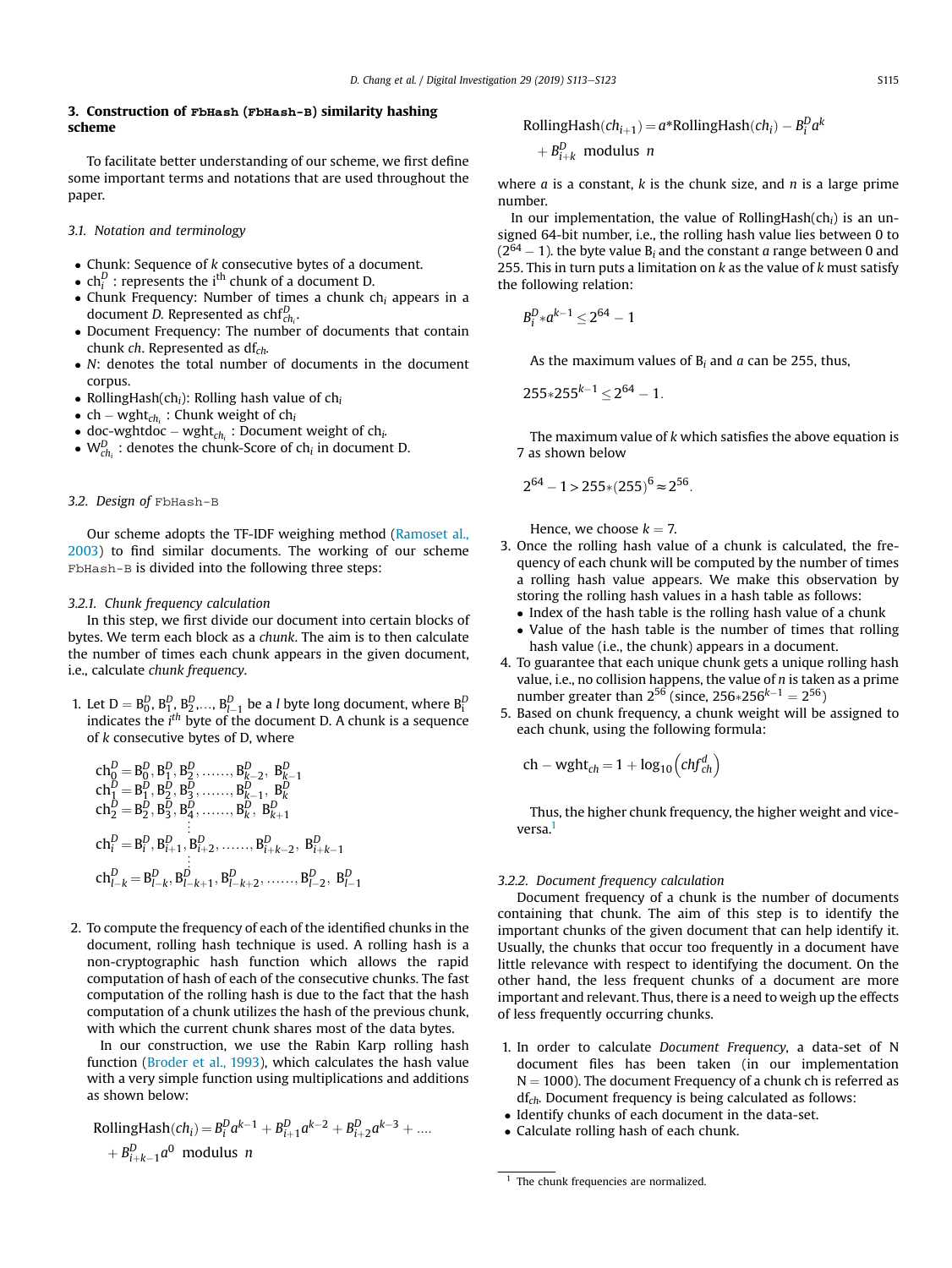| $\mathcal{M}$<br>ch <sub>0</sub> | <br>내            | $\overline{M}$   |                  | . | $\sim$<br>w                     |
|----------------------------------|------------------|------------------|------------------|---|---------------------------------|
| RollingHash(cho)                 | RollingHash(ch1) | RollingHash(ch2) | RollingHash(ch.) |   | RollingHash(ch <sub>n-1</sub> ) |

Fig. 1. FbHash digest.

- Create a hash-table where the index of the hash table indicates the rolling hash value of chunks and the value of the hash table indicates the document frequency of the corresponding chunk.
- Every unique chunk of each document will increase the value of the hash-table indexed by it's rolling hash by 1.
- 2. Based on the document frequency, a *document weight* will be assigned to each chunk indicating the informativeness or uniqueness of the chunk. We denote it as doc-wght*ch* and docwght*ch* is calculated as follows:

if  $df_{ch} > 0$ : doc-wght<sub>ch</sub> =  $log_{10} (1000/df_{ch})^2$ .

otherwise:  $doc$ -wght<sub>ch</sub> = 1

#### *3.2.3. Digest generation*

1. Once we have the chunk-weight and document-weight of each chunk in document *D*, a Chunk-Score (denoted is as W*<sup>D</sup> ch<sup>i</sup>* ) is then calculated as follows:

$$
W_{ch_i}^D = ch - wght_{ch_i}^D * doc - wght_{ch_i}
$$

This chunk score will be utilized to calculate similarity between two documents as shown later.

2. Now, the final FbHash digest of document D can be represented as a n element long vector where the index of vector represents the RollingHash(chi) and the value of the corresponding element is  $W_{ch_i}^D$  as shown in Fig. 1. The index of the vector is represented by RollingHash $(ch<sub>i</sub>)$  because this value uniquely identifies ch<sub>i</sub>. This is because, since we form 7-byte chunks, the total number of unique chunks can not be more than n.

For ease of explanation in this paper, we represent the FbHash digest as shown below.

$$
disest(D) = W_{ch_0}^D, W_{ch_1}^D, W_{ch_2}^D, ..., W_{ch_{n-1}}^D
$$

The time complexity of FbHash-B digest generation is calculated as follows: The total chunks in a given document is  $l - k$ where, *l* is the length of the document in bytes as mentioned at the start. Thus, computations of chunk frequencies in Section 3.2.1 will be done in  $l - k$  steps. Steps involving document frequency calculation and assigning of document weights in Section 3.2.2 will be done offline and incurs no complexity in the online stage. Again, in Section 3.2.3, calculating the chunk score will be done in  $l - k$  steps. Since the complexities of all the steps will be added, the overall complexity of FbHash-B digest generation will be  $O(l)$ , where, *l* is the length of the document in bytes.

#### 4. Digest comparison and similarity score calculation

This section explains digest comparison and similarity score

calculation of two documents. Let  $D_1$  and  $D_2$  be two documents and FbHash vector digest of  $D_1$  and  $D_2$  is as follows.

$$
disest(D_1) = W_{ch_0}^{D_1}, W_{ch_1}^{D_1}, W_{ch_2}^{D_1}, ..., W_{ch_{n-1}}^{D_n}
$$

$$
disest(D_2) = W_{ch_0}^{D_2},\ W_{ch_1}^{D_2},\ W_{ch_2}^{D_2},...,W_{ch_{n-1}}^{D_2}
$$

The similarity score between  $D_1$  and  $D_2$  is calculated using cosine similarity (Salton and Buckley, 1988) as follows:

$$
Similarity(D_1, D_2) = \frac{\sum_{i=0}^{n-1} W_{chi}^{D_1} * W_{chi}^{D_2}}{\sqrt{\sum_{i=0}^{n-1} W_{chi}^{D_1} * \sqrt{\sum_{i=0}^{n-1} W_{chi}^{D_2} }}} * 100
$$

Final similarity score ranges between 0 and 100. where, 100 indicates the files are exactly the same whereas score of 0 indicates no similarity.

# 5. Design of FbHash-S

The purpose of Fbhash-S is to find similarity in compressed file format documents, e.g., docx, pptx, pdf etc. During our experiments, we observed that similarity detection at the byte-level does not work for compressed documents. For example, if there are two docx files that have 90% similar content after compression, at the byte level there won't be any similarity with high probability. Thus, applying FbHash-B does not deliver good results.

The idea of FbHash-S is to use internal structure information of a document and perform syntactic matching to find similarity. Using the internal structure information of the document, FbHash-S first extracts the uncompressed content of the document. For example, in case of docx files, it will extract the text content (available in xml files stored in word folder) and images (stored in media folder under word folder). In our implementation we have used Apache POI package to extract text and images from the docx files. Then all the four steps, i.e., 1) *Chunk frequency calculation* 2) *Document Frequency Calculation* 3) *Digest Generation* 4) *Digest Comparison and Similarity Score Calculation* are peformed similarly as FbHash-B but individually on the text content and the images. Then the final score is the average of the score generated by text content and images. The run-time complexity of FbHash-S is higher than FbHash-B due to the additional step of content extraction.

# 6. Security comparison of FbHash with other schemes against active adversary attacks

ssdeep, sdhash, mrsh, mvhash are some of the most popular and prominent approximate matching schemes. Several papers have shown that these algorithms are not secure against active adversary attacks. In the subsequent part, we discuss attacks on each of the above mentioned schemes and explain why FbHash is not prone to these attacks:

ssdeep (Kornblum, 2006): The paper Security Aspects of Piecewise Hashing in Computer Forensics (Baier et al., 2011) by Baier and Breitinger shows an anti-blacklisting attack by performing intentional modification. ssdeep divides the input document into variable sized non overlapping blocks and then computes a

<sup>&</sup>lt;sup>2</sup> 1000 denotes the total documents considered in the dataset.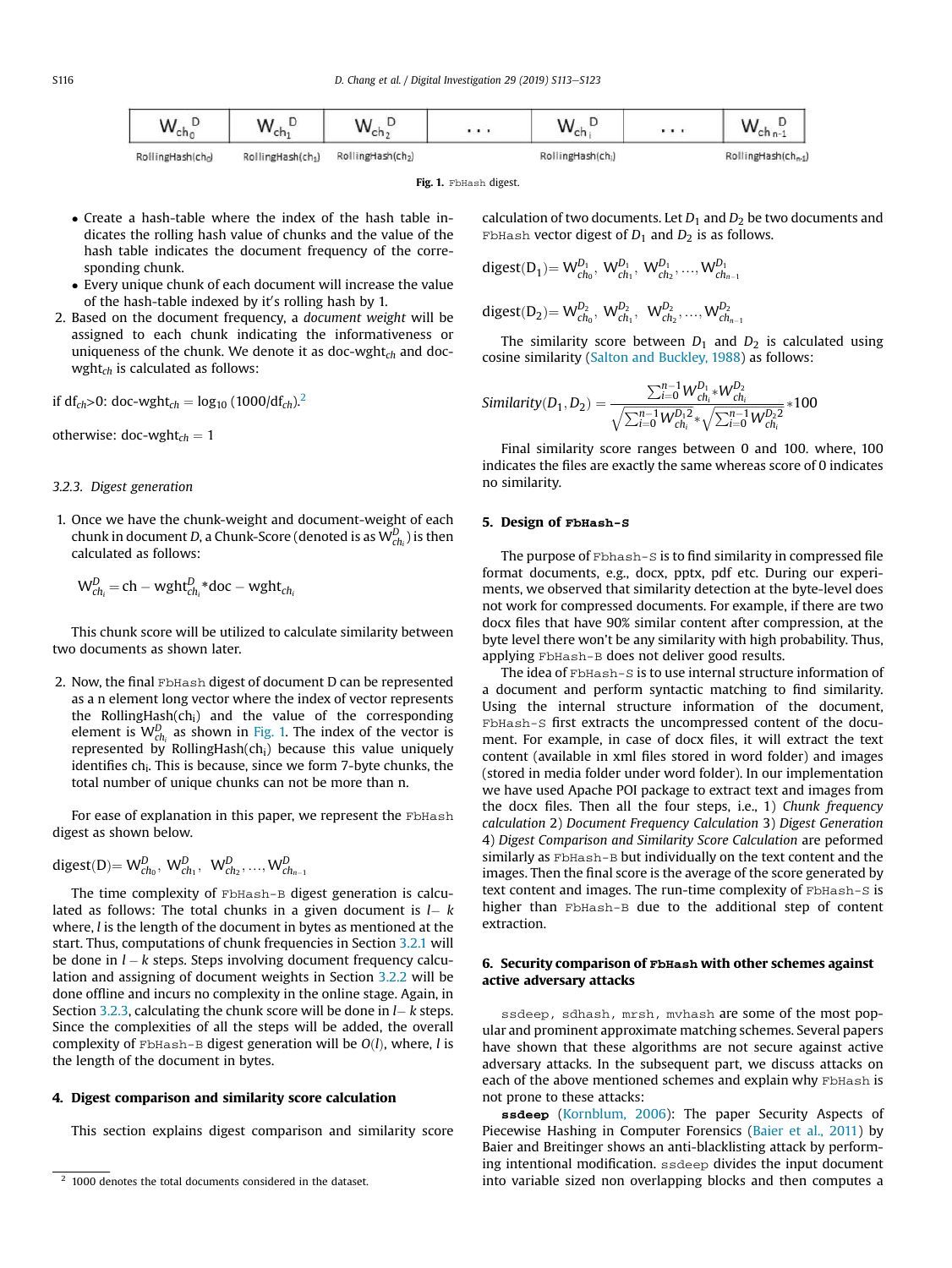cryptographic hash (e.g., md5) of each block, which then contribute to the final ssdeep hash digest. The blocks are generated based on some trigger points. The way ssdeep works, irrespective of the file size, the file will always be split into 64 blocks of variable size. Thus the final hash signature will also consist of 64 bytes only. Also, for ssdeep to detect a similar file to a known blacklisted file, the two hash signatures should have at least a common 7-byte substring in both.

 To evade detection, an attacker thus makes sure that such a common 7-byte substring is never found by making minor modifications in the malcious file's content. For example, in one of the attack scenarios, the attacker changes one byte in only the 7 *th* block, 14*th* block, 21*st* block (multiples of 7 blocks) and so on while preserving the trigger point locations to change the hash signature. In the other attack scenario, the attacker finds few global trigger sequences that will always create a trigger irrespective of the file size. Insertion of such global trigger sequences will lead to different blocks creation, which will change the hash signature completely and thus will help evading detection. The advantage of such attacks is that by making very small changes in the content, the hash signature can be changed significantly.

However, in our case such attacks won't work. This is so because making small changes in the content will lead to creation of only few new chunks, having very low chunk frequency and thus low chunk score, preserving most of the high scoring chunks. In our similarity calculation, the low scoring chunks (i.e., the less relevant chunks) do not contribute much in the actual similarity comparison and the file will still be detected as similar to a known file with very high probability. In order to change the hash signature, the attacker will have to modify the majority of the high scoring chunks. In FbHash, as each chunk differs from its neighboring chunk by only one byte (the rest of the bytes are overlapping), in order to highly influence the final score, each chunk needs to be modified. Since the chunk size is 7-bytes only, in order to impact similarity score every 7th byte has to be modified. This will alter the content of the original document data significantly and the attacker's aim to make feasible changes will be defeated and thus of no use.

sdhash: Breitinger et al. in their work titled - "Security and Implementation Analysis of the Similarity Digest sdhash" (Breitinger et al., 2012b) state that given a file, it is easily possible to tamper a given file to bring down the similarity score to approximately 28. Another paper titled - "A collision attack on sdhash similarity hashing" (Chang et al., 2015) by Chang et al. shows an anti-forensics mechanism that allows someone to generate multiple dissimilar files corresponding to a particular file with 100% sdhash similarity, which can confuse the filtering process. Both of the attacks are possible because the entire content of a file doesn't contribute to the final hash generation. Only some of the selected chunks participates in the final hash generation.

In our scheme, each and every byte of the document contributes to the final score (by formation of a new chunk) and their influence on the final score depends on their importance to the document. Hence, any modification will impact the final score. Further, to bring the similarity score really low or close to zero, almost every chunk has to be modified, which as discussed earlier will alter the content of the document significantly and make it altogether a different file.

mvhash-v The paper titled - "Security Analysis of MVhash-B Similarity Hashing" (Chang et al., 2016) shows that it is possible for an attacker to fool the algorithm by causing the similarity score to be close to zero even when the objects are very similar. The

proposed attack is possible because mvhash compresses the input document using Run-length encoding (RLE). This gives the attacker freedom to bring the similarity score down with very few modifications.

No such compression is performed in FbHash. Every byte contributes to the final score calculation and hence our scheme is resistant to the attack.

### 7. Comparative evaluation of FbHash

In this section, we present a comparative analysis of Fbhash with the two most prominent approximate matching algorithms, (i.e., ssdeep and sdhash) on two test-cases: Fragment Detection and Single-common-block correlation. We chose these two algorithms for comparison as their reference standard implementation codes are available online and they are the most popular algorithms used by the forensics community. Section 7.1 describes the results of the Fragment Detection test, and the results of the Single-common-block correlation test are shown in Section 7.2.

#### *7.1. Fragment detection*

This test aims to identify the tool's ability to correlate a fragment (small part of a file) to its source file. We present a comparison between ssdeep, sdhash and FbHash performance. Fragments are generated in two ways - Sequential Fragments and Random Fragments, in a similar way as shown in (Breitinger et al., 2013c).

- Sequential Fragments: Create the fragment from the beginning of the file. For example, for a 1000 byte long file, a 1% fragment of a file is the first 10 bytes of the source file.
- Random Fragments: Generate the fragment from a randomly chosen position in the file. For example, for a 1000 byte long file, if the randomly chosen position is '*r*', then the 1% long fragment is the next 10 bytes from *r.*

We perform the test on 'Text data-set' and 'Docx data-set' described in sections 7.1.1 and 7.1.2 respectively.

#### *7.1.1. Text data-set result*

Experimental Setup: The test is performed on a data-set of 960 fragment files (480 sequential fragments and 480 randomly generated fragments), generated from 20 variable size text files (5 KB to 1 MB taken from T5 corpus (Roussev)). Each text file generates 24 sequential fragment files and 24 random fragment files of the following sizes: 95%, 90%, 85%, 80%, 75%, 70%, 65%, 60%, 55%, 50%, 45%, 40%, 35%, 30%, 25%, 20%, 15%, 10%, 5%, 4%, 3%, 2%, 1%, <1%. The total number of comparisons performed by each scheme for text files is thus 19 200.

# Results

- The graph in Fig. 2 represents the results of ssdeep, sdhash and FbHash on Text data-sets.
	- i. *X-axis* represents the different fragment sizes.
	- ii. The fi*rst Y-axis(left)* represents the *Match Percentage. Match percentage* or correlation detection rate is defined as the percentage of those test samples where, the tools are able to detect similarity by giving a valid match score (in other words, the number of times on a scale of 100, the tool is able to correlate fragments to their original source files for a given particular fragment size). This is illustrated in the form of lines in the graph. For example, in Fig. 2, for the fragment size 50%, ssdeep (represented by blue line) detects similarity between a fragment and its source file for 90% of the total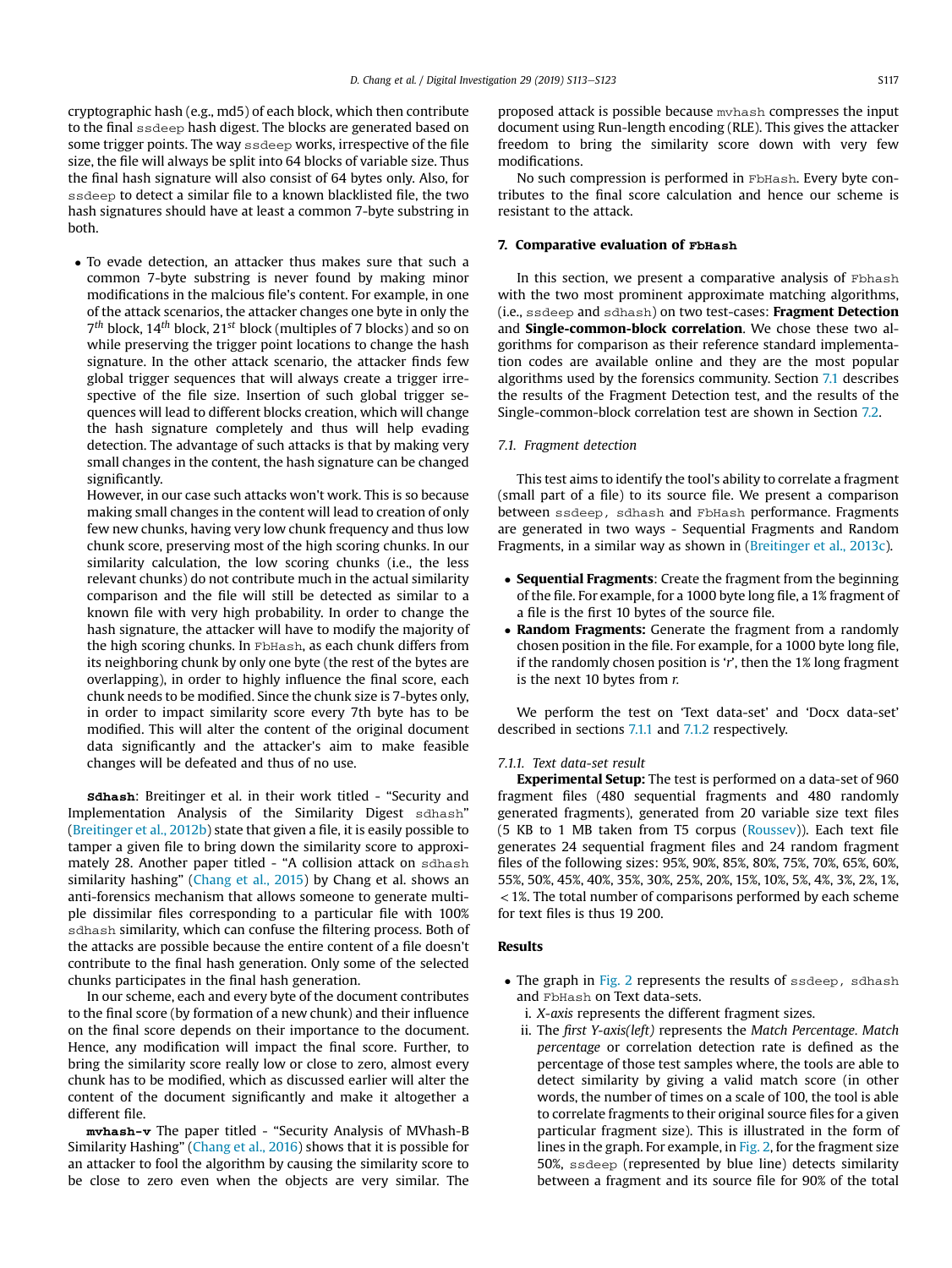

Fig. 2. Fragment detection test results on text data-set.

samples tested but fails for the remaining 10%. On the other hand, for the fragment size 50%, sdhash (red line) and FbHash-B (green line) are able to correlate the fragments to their original source files for all the samples tested, i.e., 100% correlation detection rate (due to overlap between the red and green line, only the red line is visible). Since the test is performed for the fragments as small as 1% of the file, hence any similarity score greater than 1 is being considered as a valid match in these experiments.

iii. The *second (right) Y-axis* represents the average similarity score calculated by the ssdeep, sdhash and FbHash-B between a fragment considered as one document and the original source file as the other document for a given fragment size. Bars in the graph illustrate the average score. For example, in Fig. 2 for 95% long fragments, we calculated the similarity score between each file and its 95% long fragment. The blue bar represents ssdeep, the red bar represents sdhash and FbHash is represented by the green bar. The averge similarity scores generated by ssdeep, sdhash and Fbhash for 95% fragments are 95, 89 and 97 (out of total of 100) respectively.

From Fig. 2, it can be seen that all the three tools show a 100% correlation detection rate for fragment sizes  $\geq$  55% (due to overlap only the horizontal blue line is visible). ssdeep can correlate a fragment to its source file if it is 50% or more of the source file with high correlation detection percentage, i.e.,  $\geq 90\%$  of the times of the total samples tested. However, it cannot identify similarity for 20% or smaller fragment size. sdhash can detect similarity for fragment size of 15% or more with high percentage, i.e.,  $> 85%$  of the times for the total samples tested. However, its correlation detection rate drops to 60% or less as the fragment size decreases beyond 10% or less. On the other hand, the correlation detection rate for FbHash is 100% for all the fragment sizes, i.e., all the fragments that were tested were successfully correlated to their original source files even when the fragment size was as low as 1% as represented by the horizontal green line.

If we look at the right y-axis of Fig. 2, it can be seen that in case of sdhash, the relationship between the similarity scores predicted by the tool and actual similarity of the fragment to its source file is not consistent. For example, for fragment size 30%, the similarity score given by sdhash is comparatively higher than that given for fragment size 95% whereas it should be the reverse. This shows that sdhash similaritiy scores do not reflect the actual similarity. On the other hand, this relationship is correctly reflected by FbHash. It can be seen that as the fragment sizes decrease from 95% to 1%, the average score given by FbHash also decreases. This holds true for ssdeep as well up to fragment size  $\geq$  25%. However, beyond that ssdeep, cannot identify the similarity which is not the case for FbHash. FbHash shows the correct relationship even for fragments as small as  $1\%-5\%$  of the file.

 F-score: We calculate the F-score in order to calculate the accuracy of the ssdeep, sdhash and FbHash-B. The F-score is a generic measure to test the accuracy of a tool that considers both the precision and recall values of the tool while computing the final score. The precision parameter signifies how many similar files were predicted similar by the tool and recall indicates how many similar files predicted by the tool were actually similar. Precision, Recall and F-score are calculated as follows:

$$
F-score = 2 * \frac{precision * recall}{precision + recall}
$$

$$
precision = \frac{TP}{TP + FP}
$$
  

 $recall = \frac{TP}{TP}$  $TP + FN$ 

where, *TP* refers to true positive, *TN* refers to true negative, *FP* refers to false positive and *FN* refers to False negative results generated by the tool. Let f1 and f2 be two given files and the similarity score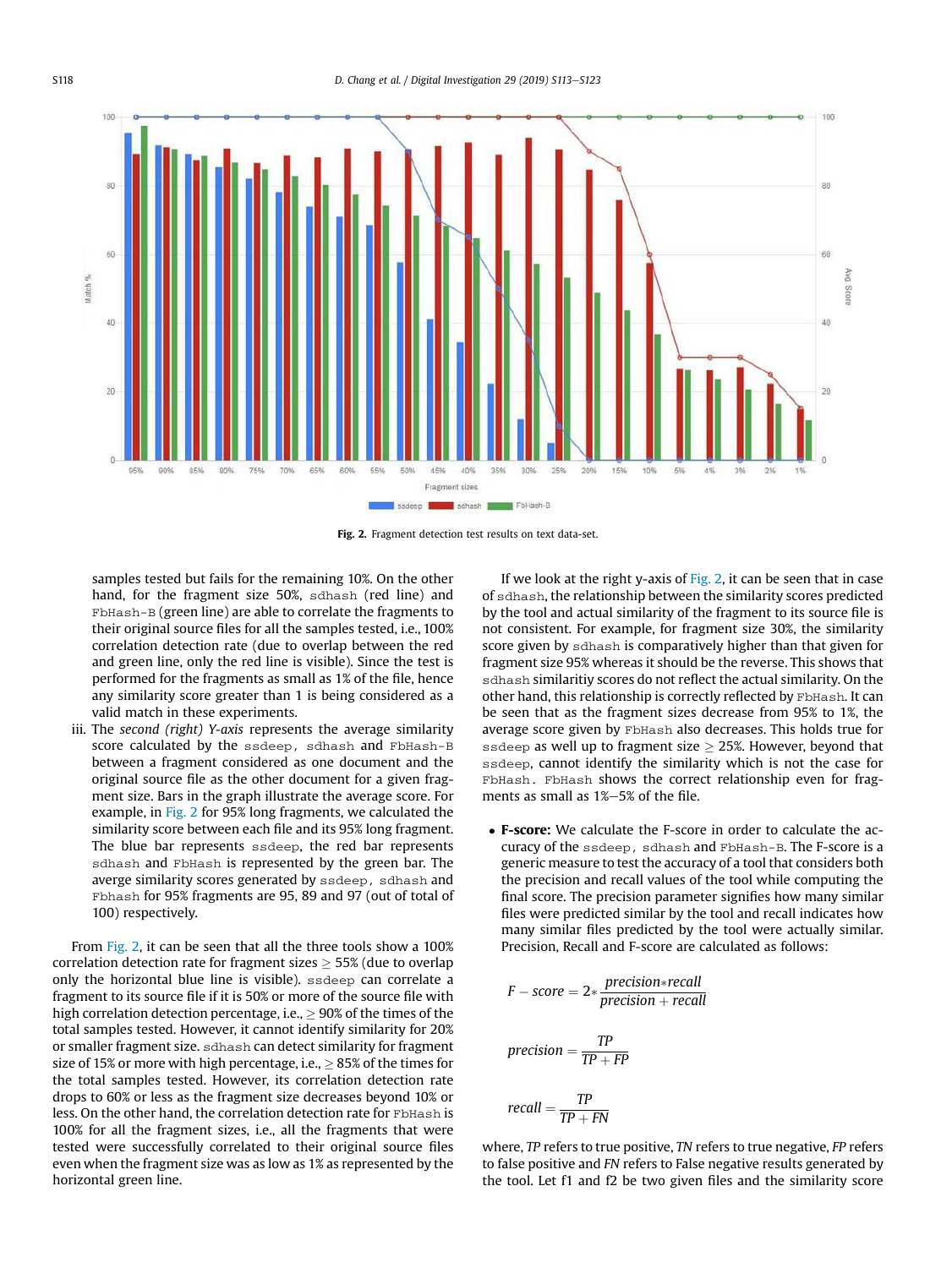

Fig. 3. Figure shows the F-score comparison for Fragment Identification test on Text Data-Set. The value of t is taken to be 22 for all three schemes.



Fig. 4. Figure shows the F-score comparison for Fragment Identification test on Text Data-Set. The value of t is taken to be 22 for ssdeep and sdhash and 16 for FbHash.

generated by an approximate matching tool be represented as AM(f1,f2) which ranges between 0 and 100. Let t be a threshold value, defined later in this section. Since we have generated the data-set with known similarity, thus, we know the actual similarity in the files which we call as ground similarity represented by GS(f1,f2) (ranges between 0 and 100 where 0 indicates no similarity and 100 indicated f1 and f2 are identical). Any value of  $GS(f1,f2)$ 0 indicates that f1 and f2 shares some similarity. The result of a tool is considered TP, TN, FP and FN according to the following conditions:

*TP*: if  $GS \geq 1$  and  $AM(f1, f2) \geq t$  $TM:$  if  $CC:1$  and  $AM(61)$   $CD$ 

*IN*: if 
$$
GS < 1
$$
 and  $AM(t1, t2) < t$ 

$$
FP: \text{ if } GS < 1 \text{ and } AM(f1, f2) \ge t
$$
\n
$$
FN: \text{ if } GS \ge 1 \text{ and } AM(f1, f2) < t
$$

 $t$  represents the threshold value of the similarity score generated by a tool. It is considered that a tool has found a match if the similarity score generated by the tool is greater than or equal to t (i.e.  $AM(f1,f2)$  t is a match). The paper (Roussev, 2010) claims that the threshold score of up to 22 yields near-perfect detection for sdhash. Since no such value is suggested for ssdeep, the value of t is taken to be 22 for all three schemes in order to compare the results. We observed that for  $t = 16$  we get the best detection rate for FbHash. Thus we have shown F-score results of FbHash for both  $t = 22$  and  $t = 16$  shown in Figs. 3 and 4 respectively. Table 1 shows the TP, TN, FP, FN, precision, recall and F-score value generated by the experiment. A total of 9200 comparisons are performed for each sequential fragment and random fragment test case.

As the results show, all the three schemes have 0 False Positive Rate (FPR), however ssdeep has the highest false Negative Rate (FNR) and FbHash has the minimum FNR. Figs. 3 and 4 show that FbHash-B detects similarity with the highest accuracy of 98% with suggested threshold (16) and 95% with threshold 22, whereas the accuracy of ssdeep is 69% and sdhash is 89%.

## *7.1.2. Docx data-set results*

We also test ssdeep, sdhash and FbHash for docx data-set. Following are the details of the experiment.

Experimental Setup: The test is performed on the data-set of 960 fragment files (480 sequential fragments and 480 randomly generated fragments), generated by 20 variable size docx files. Each docx file generates 24 sequential fragment file and 24 random fragment files of the following sizes: 95%, 90%, 85%, 80%, 75%, 70%, 65%, 60%, 55%, 50%, 45%, 40%, 35%, 30%, 25%, 20%, 15%, 10%, 5%, 4%, 3%, 2%, 1%, <1%. The fragments are generated only by segmenting (cutting) *content* of docx files into pieces. Total number of comparisons performed by each scheme for docx files is 19 200.

#### Results

• Fig. 5 shows the average similarity score and match percentage of ssdeep, sdhash and FbHash-B on docx Data-Set. The results obtained by all three algorithms are imprecise (inaccurate). As shown in Fig. 5, sdhash can detect similarity for all fragment sizes with higher match percentage compared to ssdeep. FbHash-B on the other hand is able to correlate even the smallest fragment with 100% detection rate (green horizontal line). However, the average matching scores of all the three algorithms do not reflect the actual similarity as fragment sizes decrease from 95% to 1%. Thus, none of these algorithms is useful.

#### Table 1

Fragment Identification test-case F-Score calculation for Text-Data set. Total number of comparisons performed for each sequential and Random fragments is 9200.

|                           | ssdeep $(t = 22)$ |          | sdhash $(t = 22)$ |        | FbHash-B $(t = 22)$ |        | FbHash-B $(t = 16)$ |        |
|---------------------------|-------------------|----------|-------------------|--------|---------------------|--------|---------------------|--------|
|                           | Sequential        | Random   | Sequential        | Random | Sequential          | Random | Sequential          | Random |
| True Positive (TP)        | 244               | 246      | 373               | 373    | 408                 | 419    | 438                 | 442    |
| True Negative (TN)        | 8740              | 8740     | 8740              | 8740   | 8740                | 8740   | 8740                | 8740   |
| False Positive (FP)       | O                 | 0        | 0                 | 0      | 0                   |        |                     |        |
| False Negative (FN)       | 216               | 214      | 87                | 87     | 52                  | 41     | 22                  | 18     |
| False positive rate (FPR) | 0                 | 0        | 0                 | 0      |                     |        |                     |        |
| False negative rate (FNR) | 0.0234            | 0.023 26 | 0.009 404         | 0.0094 | 0.0056              | 0.0044 | 0.0023              | 0.0019 |
| Precision                 |                   |          |                   |        |                     |        |                     |        |
| Recall                    | 0.5304            | 0.5347   | 0.8108            | 0.8108 | 0.8869              | 0.9108 | 0.9521              | 0.9608 |
| F-score                   | 0.6931            | 0.6968   | 0.8955            | 0.8955 | 0.9400              | 0.9533 | 0.9755              | 0.9789 |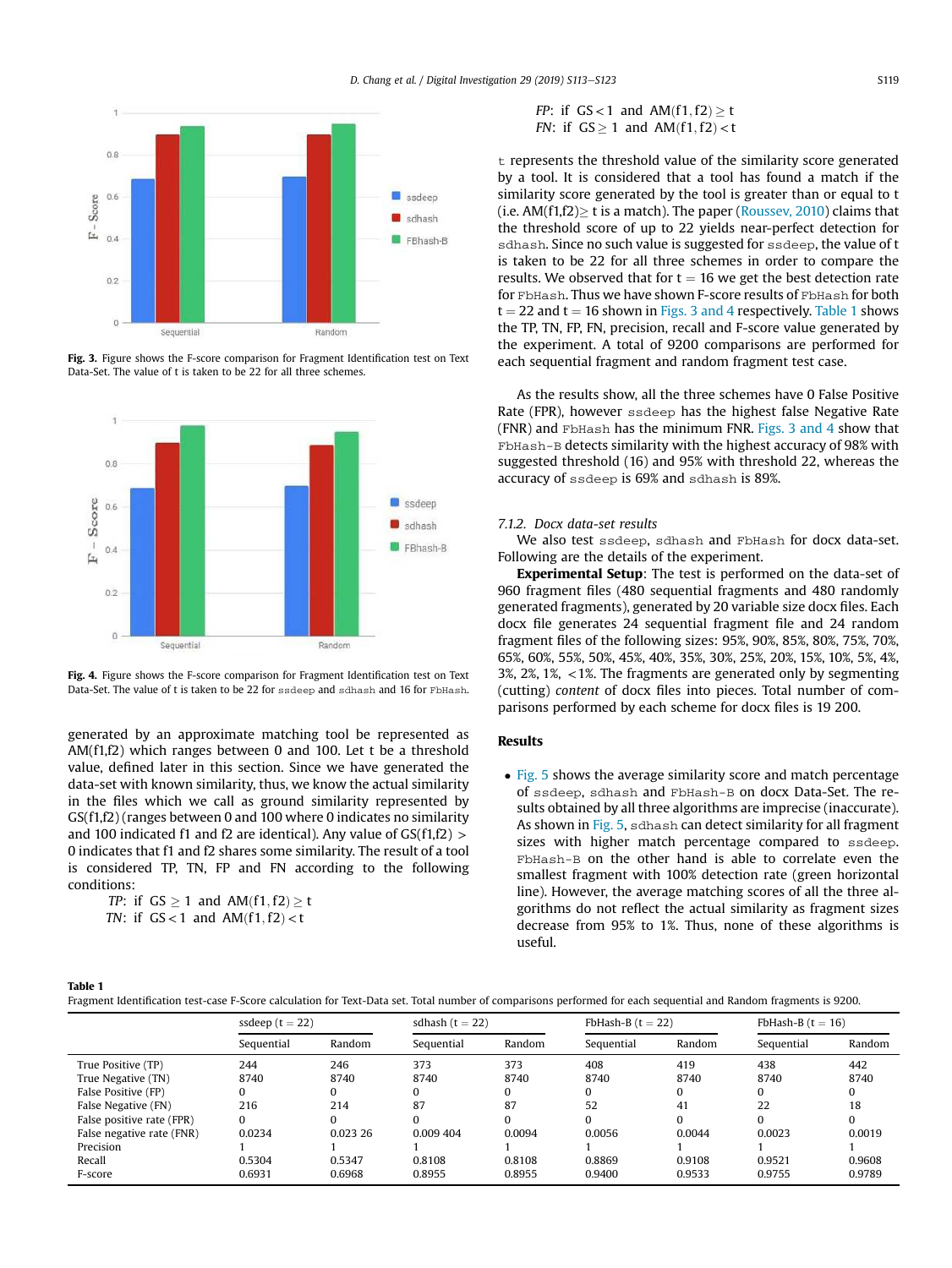

Fig. 5. Fragment detection test results on docx data-set.

The reason behind this is that docx is a compressed file structure due to which any modification in the content of a file changes the final compressed file completely with high percentage. Hence, at the byte level, the two different fragments or versions of a docx file are completely different. Since both ssdeep and sdhash work at byte level, the resultant similarity score is completely inaccurate. Hence, we state that byte-level matching is not sufficient to find similarity of compressed file structures. Fig. 6 presents a comparison between the results obtained by ssdeep, sdhash, FbHash-B and FbHash-S. As Fig. 6 shows, the results obtained by FbHash-S are accurate in terms of similarity score and its relationship to the actual similarity of a



Fig. 6. FbHash-S fragment detection test results on docx data-set.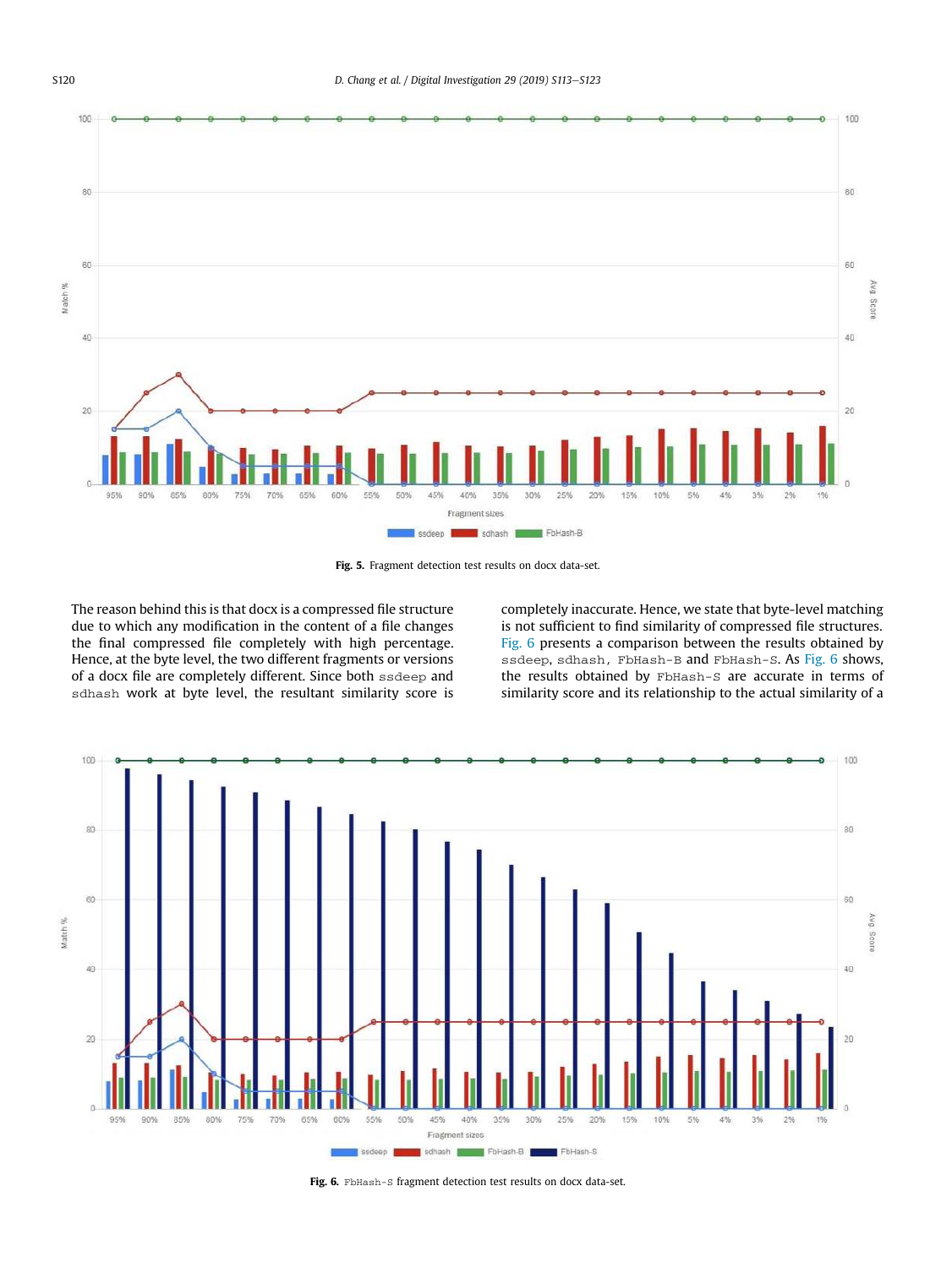

Fig. 7. Fragment Detection Test F-score comparison on Docx Data-set.

fragment to its source file, i.e., as the fragment sizes decrease, the scores also decrease.

 F-score: F-score is calculated similarly as explained in Section 7.1.1. Fig. 7 shows the comparison between the F-score of ssdeep, sdhash, FbHash-B and FbHash-S. It shows that FbHash-S outperforms ssdeep, sdhash and FbHash-B by 50%, 53% and 73% respectively higher accuracy for sequential fragments and by 53%, 47% and 64% respectively higher accuracy for random fragments. FbHash-S achieves accuracy of 95% and 92% for sequential and random fragments respectively.

#### *7.2. Single-common-block* fi*le correlation*

This test was first proposed in paper [Roussev, 2011] by Vassil Roussev. It aims to identify the ability of a tool to correlate the related documents, i.e., those which share a common single block of data. For this test-case as well we generated the ground truth dataset with known similarity. To generate the data-set, T5 corpus [NIST, 2008] is being used. the data-set is generated following the steps given below.

- 3 files of the same size are taken from the T5 corpus.
- The following 10 different sized fragments of the first file is created: 100%, 66.66%, 42.86%, 25%, 11.11%, 5.2%, 4.1%, 3.09%, 2.04%, 1.01%.
- Each fragment will be inserted in randomly chosen positions in the second and third file one by one. This will result in the creation of 10 pairs of the second and third file with shared common block of 50%, 40%, 30%, 20%, 10%, 5%, 4%, 3%, 2%, 1% respectively.
- Take another triplet of files and repeat from step 1 to step 3 for various file sizes.

We perform the test on 'Text data-set' and 'Docx data-set', and the results of the tests are shown in Section 7.2.1 and Section 7.2.2 respectively.

### *7.2.1. Text Data-set result*

Experimental Setup: The test is performed on a data-set of 280 document pairs with a shared single common block, generated from 60 variable sized text files (5 KB to 10 MB).

Results: The graph in Fig. 8 represents the results of ssdeep, sdhash and FbHash-B on Text data-sets. The results show that ssdeep (blue line) can detect the similarity for  $\geq$  30% singlecommon-block similarity (commonality) with high percentage  $($ 75%). sdhash (red line) can detect similarity up to 3% singlecommon-block size with high percentage  $( \geq 93\%)$  whereas FbHash-B (green line) can detect similarity up to 1% singlecommon-block size with high percentage  $(> 93%)$ . sdhash and FbHash-B both perform well in this case and the similarity score generated by both the tools are very close to the actual similarity.



Fig. 8. Single-common-block file correlation Results for Text-Data Set.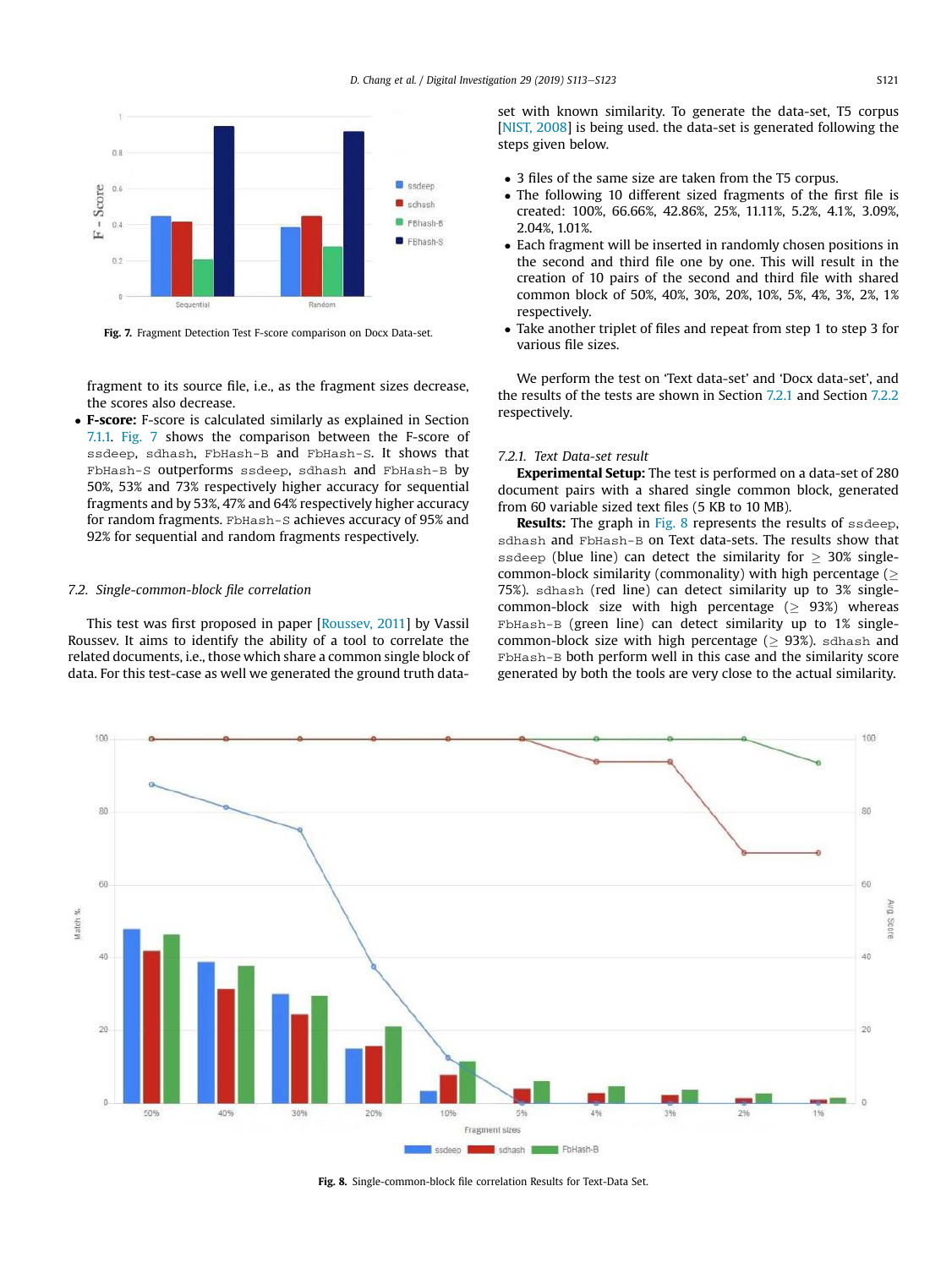

Fig. 9. Single-common-block file correlation Results for Docx data-set.

#### *7.2.2. Docx data-set results*

This subsection presents the results of the 'Single-Common Block Detection' test for docx data-set. Following are the details of the experiment.

Experimental Setup: The test is performed on a data-set of 280 document pairs with a shared single common block, generated from 60 variable size docx files (5 KB to 1 MB).

Results: Fig. 9 shows the average similarity score and match percentage of ssdeep, sdhash, FbHash-B and FbHash-S on Docx Data-Set. The correlation detection rate or the match percentage of ssdeep, sdhash and FBHash-B fluctuates with common block size and is not consistent. On the other hand, the correlation detection rate of  $FBHash-S$  is consistent and very high ( $> 90\%$ ) for all block sizes from 50% to 1%.

In terms of average matching score, it can be seen that results obtained by ssdeep, sdhash and FBHash-B are imprecise and do not reflect the actual similarity, since docx is a compressed file structure. On the other hand, results obtained by FbHash-S are more accurate and consistent.

# 8. Conclusions and future work

This work presents the first approximate matching scheme which is secure against active manipulations. The proposed scheme is able to correlate a fragment as small as 1% to the source file and able to detect commonlaity as small as 1% between two documents with correct/appropriate (low) similarity score. We experimentally demonstrate that the proposed approach provides 98% accuracy in some test cases. We intend to analyze the runtime performance of our tool on various data-sets as a future work. We also plan to explore the capabilities of our tool on a few other test cases such as embedded object identification, related document detection, etc. with different types of data objects (e.g., pdf, xml etc).

#### 9. NIST disclaimer

The views and opinions expressed herein do not necessarily state or reflect those of NIST. Certain commercial entities, equipment, or materials may be identified in this document to illustrate a point or concept. Such identification is not intended to imply recommendation or endorsement by NIST, nor is it intended to imply that the entities, materials, or equipment are necessarily the best available for the purpose.

#### Acknowledgments

We thank the anonymous reviewers for their helpful suggestions and feedback. Special thanks to Barbara Guttman, who provided helpful and insightful suggestions during the course of this work.

#### References

- Baier, H., Breitinger, F., 2011. Security aspects of piecewise hashing in computer forensics. In: Morgenstern, H., Ehlert, R., Frings, S., Göbel, O., Günther, D., Kiltz, S., Nedon, J., Schadt, D. (Eds.), Sixth International Conference on IT Security Incident Management and IT Forensics, IMF 2011. IEEE Computer Society, Stuttgart, Germany, pp. 21-36. https://doi.org/10.1109/IMF.2011.16. May 10-12, 2011. https://doi.org/10.1109/IMF.2011.16.
- Breitinger, F., Baier, H., 2012. A fuzzy hashing approach based on random sequences and hamming distance. In: Proceedings of the Conference on Digital Forensics. Security and Law, pp. 89-100.
- Breitinger, F., Baier, H., 2012. Similarity preserving hashing: eligible properties and a new algorithm mrsh-v2. In: Rogers, M.K., Seigfried-Spellar, K.C. (Eds.), Digital Forensics and Cyber Crime - 4th International Conference, ICDF2C 2012, Lafayette, IN, USA, October 25-26, 2012, Revised Selected Papers, Vol. 114 of Lecture Notes of the Institute for Computer Sciences, Social Informatics and Telecommunications Engineering. Springer, pp. 167-182. https://doi.org/ 10.1007/978-3-642-39891-9\_11. https://doi.org/10.1007/978-3-642-39891-9\_ 11.
- Breitinger, F., Baier, H., Beckingham, J., 2012. Security and implementation analysis of the similarity digest sdhash. In: First International Baltic Conference on Network Security & Forensics. NeSeFo).
- Breitinger, F., Astebol, K.P., Baier, H., Busch, C., 2013. mvhash-b a new approach for similarity preserving hashing. In: Seventh International Conference on IT